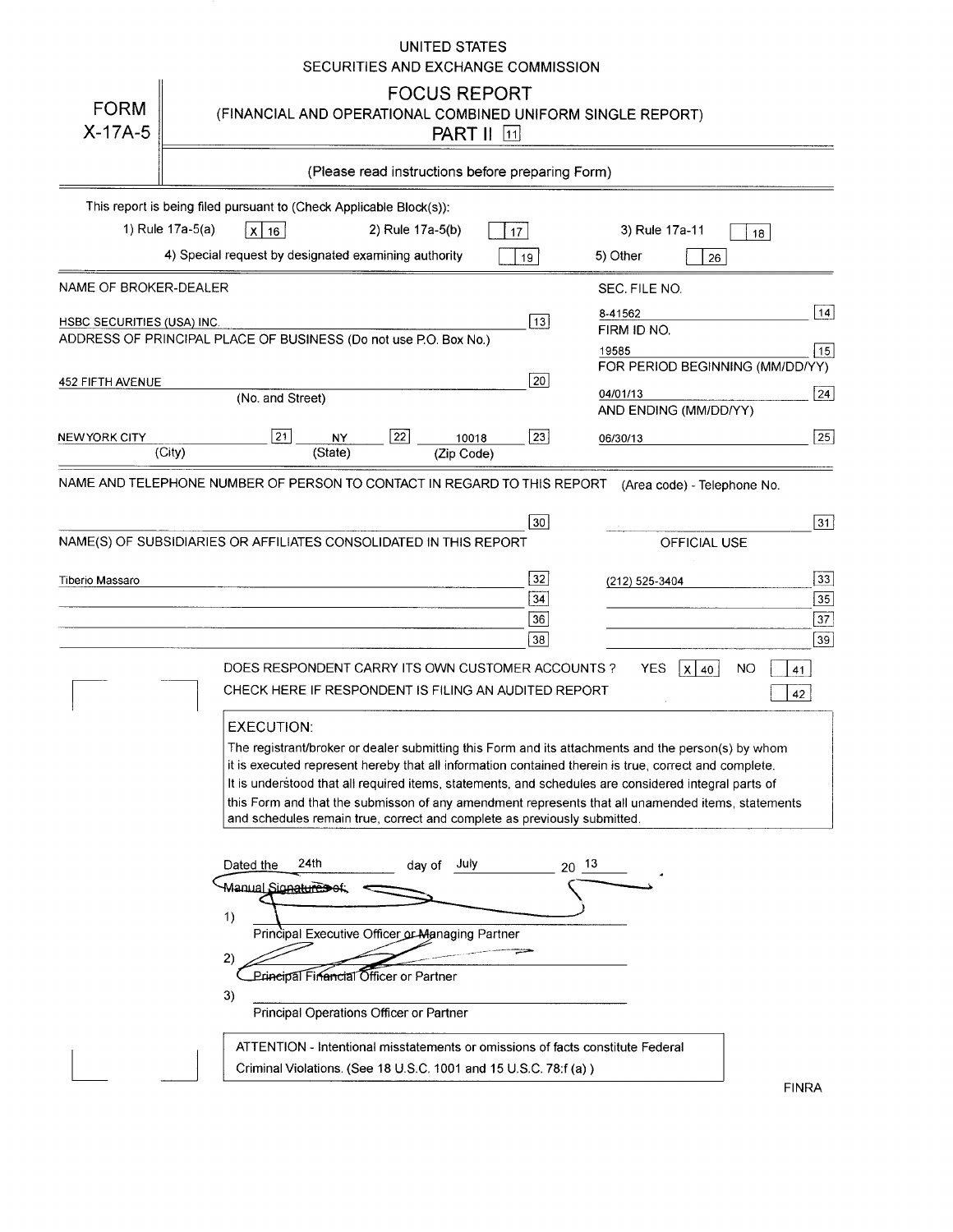## SUPPLEMENT TO FINANCIAL AND OPERATIONAL COMBINED UNIFORM SINGLE REPORT PART II

#### BROKER OR DEALER

HSBC SECURITIES (USA) INC.

06/30/13

as of

## STATEMENT OF SEGREGATION REQUIREMENTS AND FUNDS IN SEGREGATION FOR CUSTOMERS TRADING ON U.S. COMMODITY EXCHANGES

| SEGREGATION REQUIREMENTS (Section 4d(2) of the CEAct)                                       |                   |                  |      |
|---------------------------------------------------------------------------------------------|-------------------|------------------|------|
| 1. Net ledger balance                                                                       |                   |                  |      |
| A. Cash                                                                                     | \$                | 273,906,000 7010 |      |
| B. Securities (at market)                                                                   |                   | 480,836,162 7020 |      |
| 2. Net unrealized profit (loss) in open futures contracts traded on a contract market       |                   | 47,818,291 7030  |      |
| 3. Exchange traded options                                                                  |                   |                  |      |
| A. Add market value of open option contracts purchased on a contract market                 |                   | 44,081,800 7032  |      |
| B. Deduct market value of open option contracts granted (sold) on a contract market         |                   | 20,570,746) 7033 |      |
| 4. Net equity (deficit) (add lines 1, 2, and 3)                                             |                   | 826,071,507 7040 |      |
| 5. Accounts liquidating to a deficit and accounts with debit balances                       |                   |                  |      |
| - gross amount                                                                              | 7045<br>2,623,146 |                  |      |
|                                                                                             |                   |                  |      |
| Less: amount offset by customer owned securities                                            | 1,612,020) 7047   | 1,011,126        | 7050 |
| 6. Amount required to be segregated (add lines 4 and 5)                                     | \$                | 827,082,633 7060 |      |
|                                                                                             |                   |                  |      |
| FUNDS IN SEGREGATED ACCOUNTS                                                                |                   |                  |      |
| 7. Deposited in segregated funds bank accounts                                              |                   |                  |      |
| A. Cash                                                                                     |                   | 9,853,007        | 7070 |
| B. Securities representing investments of customers' funds (at market)                      |                   | 0                | 7080 |
| C. Securities held for particular customers or option customers in lieu of cash (at market) |                   | 136,456,386      | 7090 |
| 8. Margins on deposit with derivatives clearing organizations of contract markets           |                   |                  |      |
| A. Cash                                                                                     | \$                | 10,909,656       | 7100 |
| B. Securities representing investments of customers' funds (at market)                      |                   | 330,019,562      | 7110 |
| C. Securities held for particular customers or option customers in lieu of cash (at market) |                   | 344,379,776      | 7120 |
| 9. Net settlement from (to) derivatives clearing organizations of contract markets          |                   | (18, 640, 982)   | 7130 |
| 10. Exchange traded options                                                                 |                   |                  |      |
| A. Value of open long option contracts                                                      |                   | 43,898,896       | 7132 |
| B. Value of open short option contracts                                                     |                   | 20,565,610 7133  |      |
| 11. Net equities with other FCMs                                                            |                   |                  |      |
| A. Net liquidating equity                                                                   |                   | 46,336,369 7140  |      |
| B. Securities representing investments of customers' funds (at market)                      |                   |                  | 7160 |
| C. Securities held for particular customers or option customers in lieu of cash (at market) |                   |                  | 7170 |
| 12. Segregated funds on hand (describe:                                                     |                   | $0\sqrt{7150}$   |      |
| 13. Total amount in segregation (add lines 7 through 12)                                    |                   | 882,647,060 7180 |      |
| 14. Excess (deficiency) funds in segregation (subtract line 6 from line 13)                 | \$                | 55,564,427 7190  |      |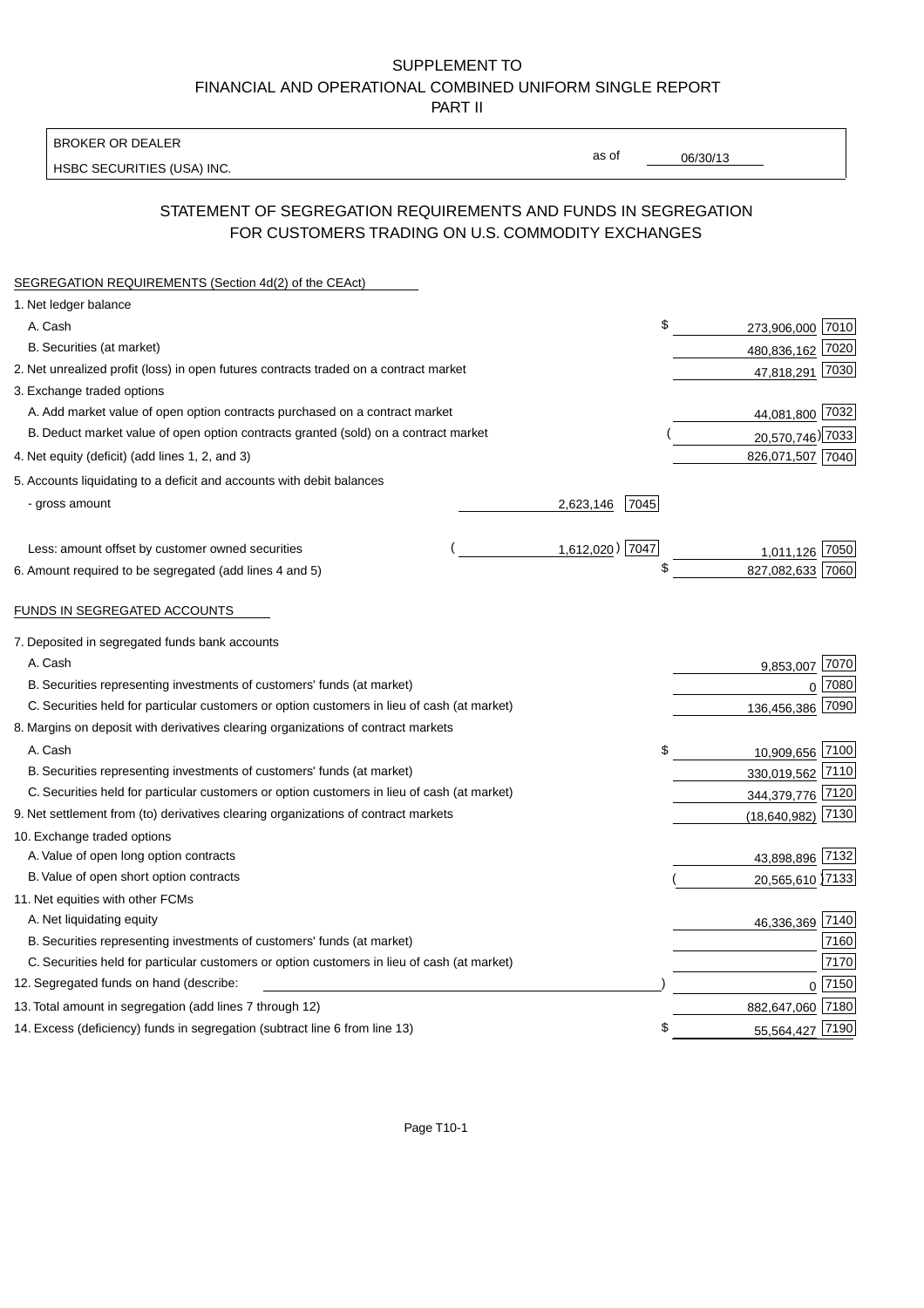# SUPPLEMENT TO FINANCIAL AND OPERATIONAL COMBINED UNIFORM SINGLE REPORT

PART II

|                                                   | .  |                                                                                                          |                  |
|---------------------------------------------------|----|----------------------------------------------------------------------------------------------------------|------------------|
| <b>BROKER OR DEALER</b>                           |    |                                                                                                          |                  |
| HSBC SECURITIES (USA) INC.                        |    | as of<br>06/30/13                                                                                        |                  |
|                                                   |    | STATEMENT OF SEGREGATION REQUIREMENTS AND FUNDS IN SEGREGATION<br>FOR CUSTOMERS' DEALER OPTIONS ACCOUNTS |                  |
| 1. Amount required to be segregated in accordance |    |                                                                                                          |                  |
| with Commission regulation 32.6                   |    | \$                                                                                                       | 7200<br>0        |
| 2. Funds in segregated accounts                   |    |                                                                                                          |                  |
| A. Cash                                           | \$ | 7210<br>0                                                                                                |                  |
| B. Securities (at market)                         |    | 7220<br>0 <sup>1</sup>                                                                                   |                  |
| C. Total                                          |    |                                                                                                          | 7230<br>$\Omega$ |
| 3. Excess (deficiency) funds in segregation       |    |                                                                                                          |                  |
| (subtract line 2.C from line 1)                   |    |                                                                                                          | 0 7240           |
|                                                   |    |                                                                                                          |                  |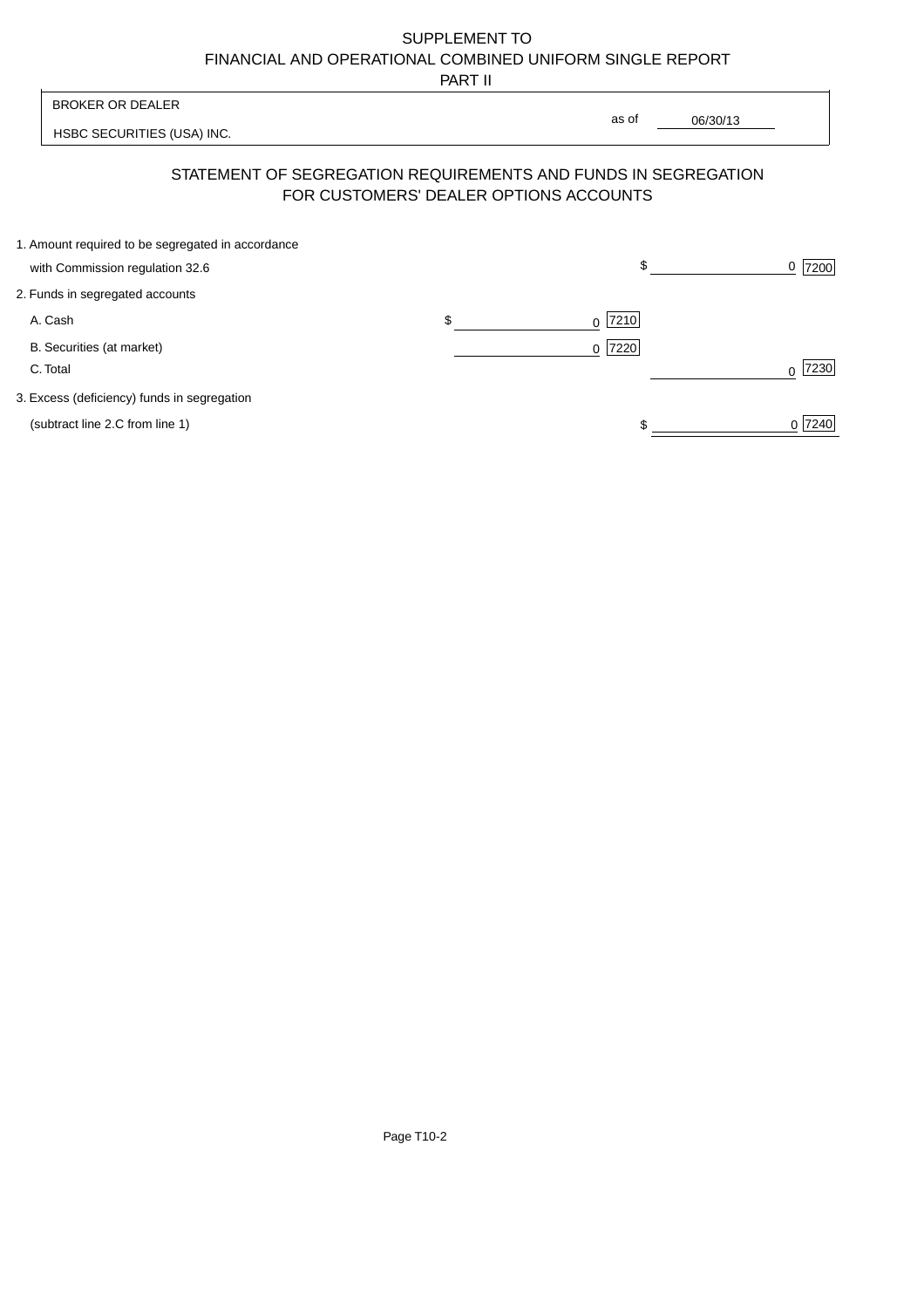# FINANCIAL AND OPERATIONAL COMBINED UNIFORM SINGLE REPORT SUPPLEMENT TO

PART II

HSBC SECURITIES (USA) INC.

BROKER OR DEALER

06/30/13

as of

#### STATEMENT OF SECURED AMOUNTS AND FUNDS HELD IN SEPARATE ACCOUNTS FOR FOREIGN FUTURES AND FOREIGN OPTIONS CUSTOMERS PURSUANT TO COMMISSION REGULATION 30.7

#### FOREIGN FUTURES AND FOREIGN OPTIONS SECURED AMOUNTS - SUMMARY

I. Check the appropriate box to identify the amount shown on line 1. below.

| 7300                                                   | Secured amounts in only U.S. - domiciled customers' accounts                                                                                                         |                          |
|--------------------------------------------------------|----------------------------------------------------------------------------------------------------------------------------------------------------------------------|--------------------------|
| 7310                                                   | Secured amounts in U.S. and foreign - domiciled customers' accounts                                                                                                  |                          |
| 7320<br>X                                              | Net liquidating equities in all accounts of customers<br>trading on foreign boards of trade                                                                          |                          |
| 7330                                                   | Amount required to be set aside pursuant to law, rule<br>or regulation of a foreign government or a rule of a<br>self-regulatory organization authorized thereunder. |                          |
| accounts since the last financial report it filed?     | II. Has the FCM changed the method of calculating the amount to be set aside in separate                                                                             |                          |
| 7340<br>Yes                                            | If yes, explain the change below                                                                                                                                     |                          |
| 7350<br>No<br>X                                        |                                                                                                                                                                      |                          |
|                                                        |                                                                                                                                                                      |                          |
| 1. Amount to be set aside in separate section          |                                                                                                                                                                      |                          |
| 30.7 accounts                                          |                                                                                                                                                                      | \$<br>7360<br>64,326,041 |
| 2. Total funds in separate section 30.7 accounts       |                                                                                                                                                                      |                          |
| (page T10-4, line 8)                                   |                                                                                                                                                                      | 7370<br>95,897,327       |
| 3. Excess (deficiency) - (subtract line 1 from line 2) |                                                                                                                                                                      | \$<br>31,571,286 7380    |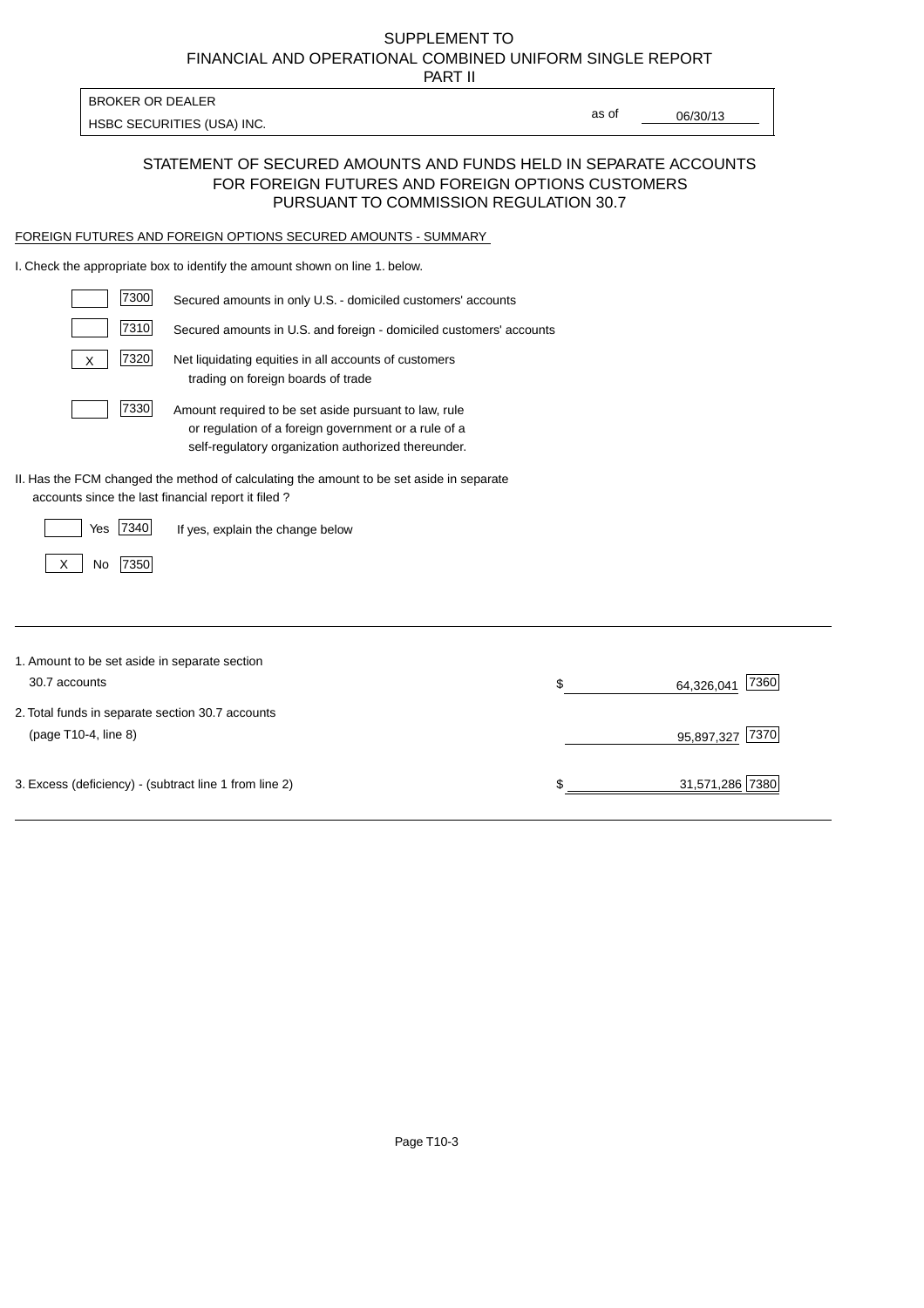#### SUPPLEMENT TO

FINANCIAL AND OPERATIONAL COMBINED UNIFORM SINGLE REPORT

PART II

#### BROKER OR DEALER

HSBC SECURITIES (USA) INC.

06/30/13 as of

## STATEMENT OF SECURED AMOUNTS AND FUNDS HELD IN SEPARATE ACCOUNTS FOR FOREIGN FUTURES AND FOREIGN OPTIONS CUSTOMERS PURSUANT TO COMMISSION REGULATION 30.7

#### FUNDS DEPOSITED IN SEPARATE REGULATION 30.7 ACCOUNTS

| 1. Cash in banks                                                          |                       |                 |
|---------------------------------------------------------------------------|-----------------------|-----------------|
| A. Banks located in the United States                                     | \$<br>1,975,743 7500  |                 |
| B. Other banks designated by the Commission                               |                       |                 |
| 7510<br>Name(s):<br><b>HARRIS TRUST</b>                                   | 8,293,286 7520 \$     | 10,269,029 7530 |
| 2. Securities                                                             |                       |                 |
| A. In safekeeping with banks located in the United States                 | \$<br>25,777,223 7540 |                 |
| B. In safekeeping with other banks designated by the Commission           |                       |                 |
| 7550<br>Name(s):<br><b>HARRIS TRUST</b>                                   | $0$  7560             | 25,777,223 7570 |
| 3. Equities with registered futures commission merchants                  |                       |                 |
| A. Cash                                                                   | \$<br>$0$ 7580        |                 |
| <b>B.</b> Securities                                                      | 0 7590                |                 |
| C. Unrealized gain (loss) on open futures contracts                       | $0$ 7600              |                 |
| D. Value of long option contracts                                         | $0$ 7610              |                 |
| E. Value of short option contracts                                        | $0$ ) 7615            | 0 7620          |
| 4. Amounts held by clearing organizations of foreign boards of trade      |                       |                 |
| Name(s):<br>7630                                                          |                       |                 |
| A. Cash                                                                   | \$<br>7640            |                 |
| <b>B.</b> Securities                                                      | 7650                  |                 |
| C. Amount due to (from) clearing organizations - daily variation          | 7660                  |                 |
| D. Value of long option contracts                                         | 7670                  |                 |
| E. Value of short option contracts                                        | $\vert 7675 \vert$    | 7680            |
| 5. Amounts held by members of foreign boards of trade<br>Name(s):<br>7690 |                       |                 |
| A. Cash                                                                   | \$<br>46,379,923 7700 |                 |
| <b>B.</b> Securities                                                      | 18,124,688 7710       |                 |
| C. Unrealized gain (loss) on open futures contracts                       | $(4,653,536)$ 7720    |                 |
| D. Value of long option contracts                                         | $0$  7730             |                 |
| E. Value of short option contracts                                        | $_0$ ) 7735           | 59,851,075 7740 |
| 6. Amounts with other depositories designated by a foreign board of trade |                       |                 |
| 7750<br>Name(s):                                                          |                       | 0 7760          |
|                                                                           |                       | 0 7765          |
| 8. Total funds in separate section 30.7 accounts (to page T10-3 line 2)   |                       | 95,897,327 7770 |
|                                                                           |                       |                 |

a separate schedule detailing the obligations shown on each such line. A. If any securities shown are other than the types of securities referred to in CFTC Regulation 1.25, attach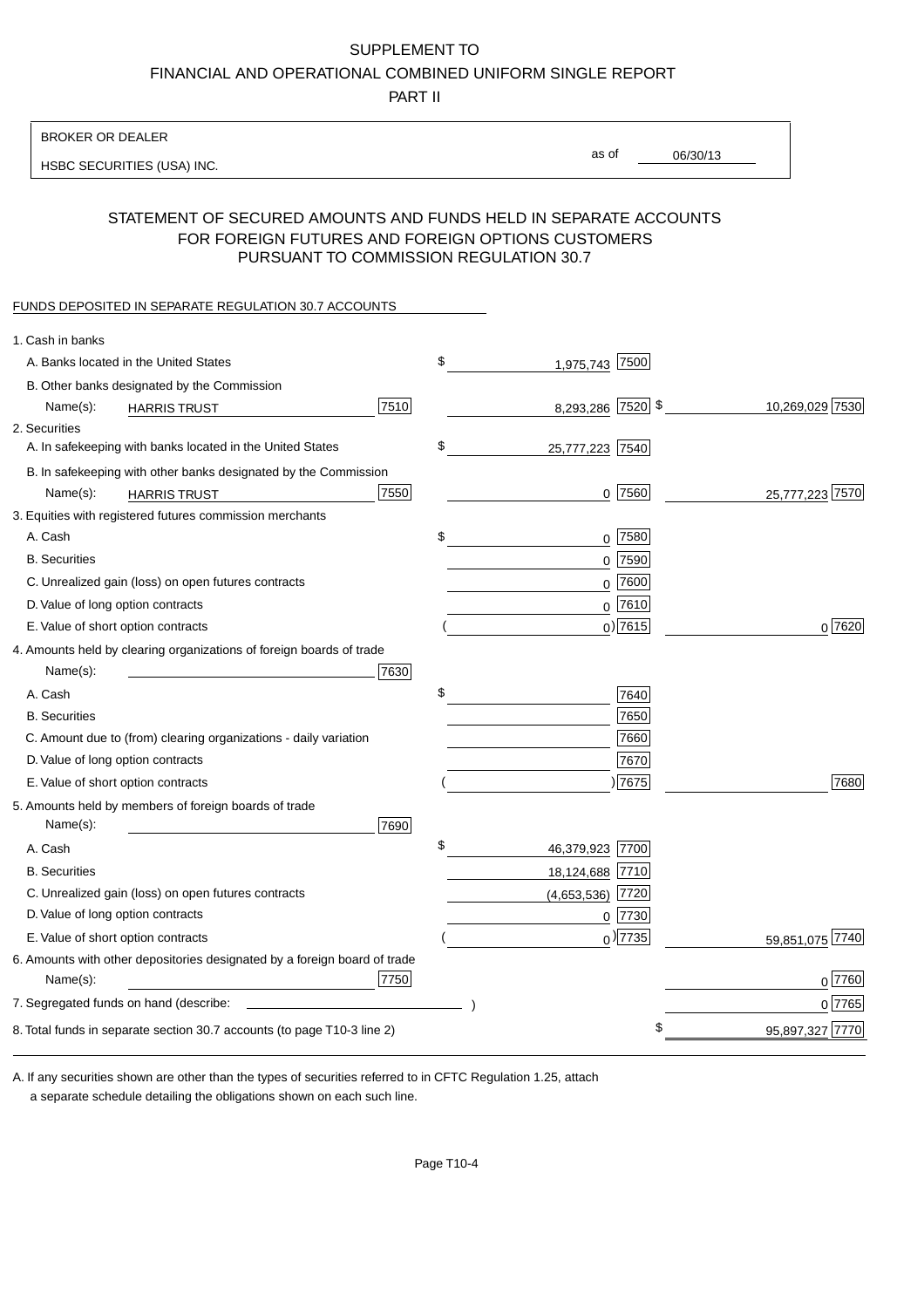# SUPPLEMENT TO FINANCIAL AND OPERATIONAL COMBINED UNIFORM SINGLE REPORT

PART II

BROKER OR DEALER

HSBC SECURITIES (USA) INC.

06/30/13

as of

## STATEMENT OF SEQUESTRATION REQUIREMENTS AND FUNDS IN CLEARED OTC DERIVATIVES SEQUESTERED ACCOUNTS

| CLEARED OTC DERIVATIVES CUSTOMER REQUIREMENTS                                                     |                 |                     |
|---------------------------------------------------------------------------------------------------|-----------------|---------------------|
| 1. Net ledger balance                                                                             |                 |                     |
| A. Cash                                                                                           | \$              | 208,894 8500        |
| B. Securities (at market)                                                                         |                 | $0^{8510}$          |
| 2. Net unrealized profit (loss) in open cleared OTC derivatives                                   |                 | (73,278) 8520       |
| 3. Cleared OTC derivatives options                                                                |                 |                     |
| A. Market value of open cleared OTC derivatives option contracts purchased                        |                 | 0   8530            |
| B. Market value of open cleared OTC derivatives option contracts granted (sold)                   |                 | $0$ ) 8540          |
| 4. Net equity (deficit) (add lines 1, 2 and 3)                                                    | \$              | 135,616 8550        |
| 5. Accounts liquidating to a deficit and accounts with debit balances                             |                 |                     |
| - gross amount                                                                                    | \$<br>8560<br>0 |                     |
| Less: amount offset by customer owned securities                                                  | $0)$ 8570       | 0 8580              |
| 6. Amount required to be sequestered for cleared OTC derivatives customers                        |                 |                     |
| (add lines 4 and 5)                                                                               | \$              | 135,616 8590        |
| FUNDS IN CLEARED OTC DERIVATIVES CUSTOMER SEQUESTERED ACCOUNTS                                    |                 |                     |
| 7. Deposited in cleared OTC derivatives customer sequestered accounts at banks                    |                 |                     |
| A. Cash                                                                                           | \$              | 11,734,786 8600     |
| B. Securities representing investment of customers' funds (at market)                             |                 | 0   8610            |
| C. Securities held for particular customers or option customers in lieu of cash (at market)       |                 | $0^{8620}$          |
| 8. Margins on deposit with derivatives clearing organizations in cleared OTC derivatives customer |                 |                     |
| sequestered accounts                                                                              |                 |                     |
| A. Cash                                                                                           |                 | 8630<br>5,001,972   |
| B. Securities representing investment of customers' funds (at market)                             |                 | 10,400,000 8640     |
| C. Securities held for particular customers or option customers in lieu of cash (at market)       |                 | 0 8650              |
| 9. Net settlement from (to) derivatives clearing organizations                                    |                 | 8660<br>(600)       |
| 10. Cleared OTC derivatives options                                                               |                 |                     |
| A. Value of open cleared OTC derivatives long option contracts                                    |                 | $0^{8670}$          |
| B. Value of open cleared OTC derivatives short option contracts                                   |                 | $0$ 8680            |
| 11. Net equities with other FCMs                                                                  |                 |                     |
| A. Net liquidating equity                                                                         |                 | 0 8690              |
| B. Securities representing investment of customers' funds (at market)                             |                 | $0$ 8700            |
| C. Securities held for particular customers or option customers in lieu of cash (at market)       |                 | $0 \overline{8710}$ |
| 12. Cleared OTC derivatives customer funds on hand                                                |                 | $0 \overline{8715}$ |
| 13. Total amount in sequestration (add lines 7 through 12)                                        | \$              | 27,136,158 8720     |
| 14. Excess (deficiency) funds in sequestration (subtract line 6 from line 13)                     | \$              | 27,000,542 8730     |